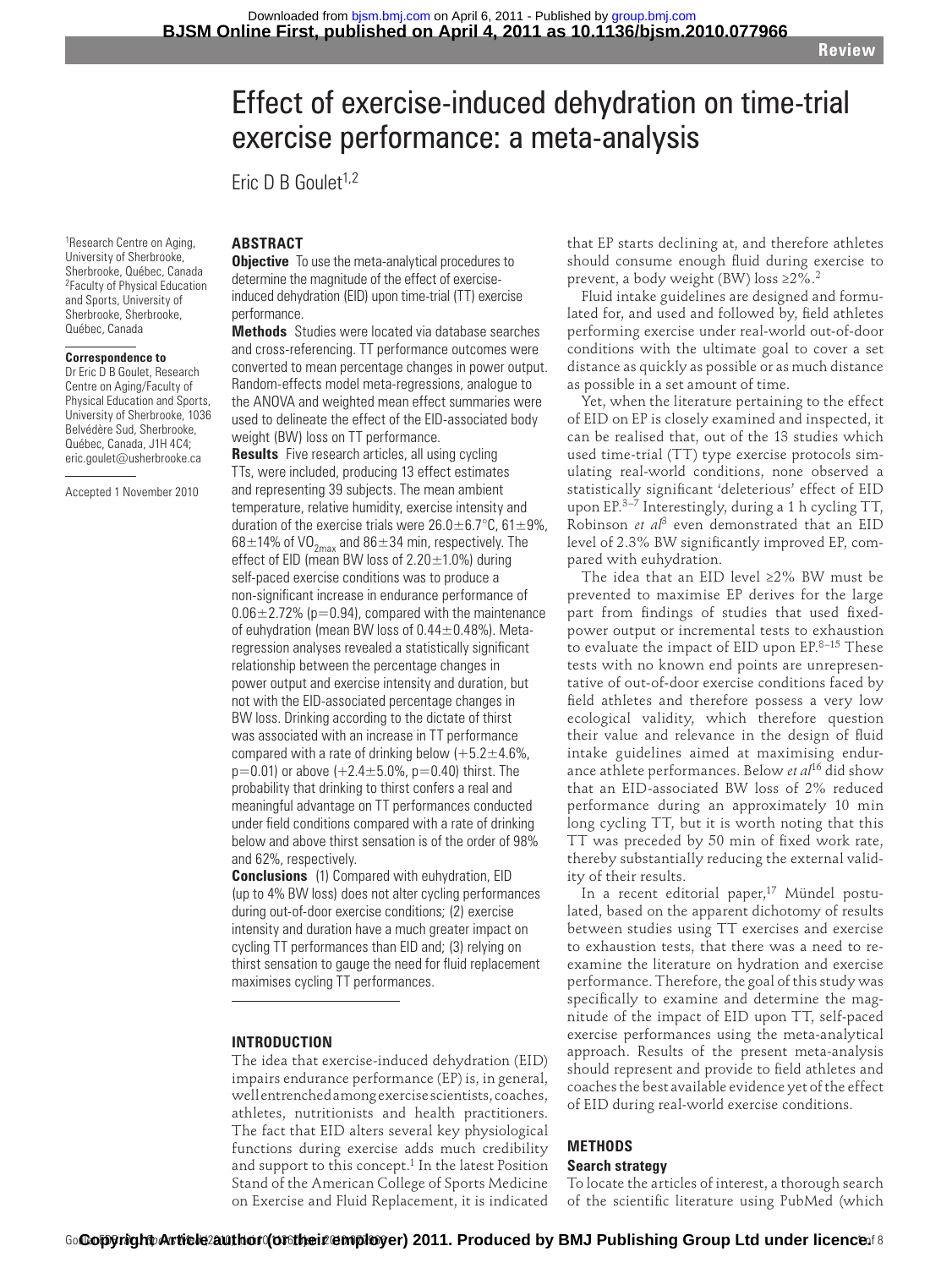includes the new and old MEDLINE) and SPORTDiscus databases was performed. The MeSH headings that were used, either alone or in combination, were 'hydration,' 'dehydration,' 'hypohydration,' 'fluid balance,' 'exercise,' 'exercise-capacity,' 'performance,' 'endurance performance,' 'endurance capacity' or 'time-trial performance.' The search of literature was limited to English-language citations. An extensive manual search of the reference sections of all articles that were found during the electronic search in addition to those of two published narrative review articles $^{\rm 1~18}$  on the topic was also made. Case studies, published abstracts, conference proceedings, dissertations or manuscripts published in non-peer-reviewed journals were not admissible for revision. Abstracts of all potential articles were thoroughly read, and a further evaluation of the method sections was performed when reported in the abstract that an intervention looking at the effect of EID, dehydration or hypohydration on exercise capacity, performance or EP was performed. Otherwise, articles were discarded. The last literature day search was performed on 10 July 2010.

#### **Inclusion and exclusion criteria**

Statistical and meta-analytical computations were made from results of studies that met all of the following criteria: (1) laboratory-controlled study; (2) hypohydration was induced during, not before, exercise; (3) fluid replacement was given orally; (4) data needed to calculate the percentage changes in power output, effect estimates, variances and percentage BW losses were reported; (5) BW loss level in the more-dehydrated experimental group was ≥1% and ≥0.45% than the control group (euhydration group) hydration level; (6) owing to the inherent difficulty in maintaining perfect euhydration during exercise, up to a BW loss or gain of 1% was deemed acceptable for the less-dehydrated control group; (7) if sports drinks were used as a means to hydrate subjects during the control condition, subjects in the experimental condition had to receive the same amount of carbohydrate; (8) EP was assessed in compensable exercise-heat stress, that is in an environment allowing effective thermoregulation; and (9) TT type exercise protocols simulating real-world exercise conditions with known end points to test EP were used. Any exercise protocols using incremental or fixed-power output intensity throughout or only during a part of exercise were excluded from the analysis.

#### **Data extraction**

Coding sheets with operational definitions were developed and used for this investigation. When necessary, corresponding authors were asked whether they would be willing to provide the raw experimental data of TT performance-related outcomes or any key parameters (p values, CIs, SDs or SEs of the EP changes) needed to calculate studies' variances and concomitant weighting factors. The coded variables included (1) studies' characteristics; (2) subjects' physical and fitness characteristics; (3) exercise protocol characteristics; (4) environmental condition characteristics; (5) pre- and postexercise BWs; and (6) percentage changes in power output between hydration conditions.

#### **Measurement of exercise duration**

In the current analysis, exercise duration time is reported in minutes and represents the total exercise time subjects completed over the entire TT exercise protocols. For the study by Dugas et al,<sup>7</sup> the total duration of exercise was considered to represent the average of the control and experimental group TT times.

The intensities at which the exercise sessions were completed are reported as, and represent, the mean percentage of the athletes' maximal oxygen consumption  $(VO_{2max})$  used to perform the TT exercise protocols. Backx *et al*<sup>5</sup> as well as Kay and Marino<sup>6</sup> reported baseline subjects' mean  $\rm VO_{2max}$  and the mean power outputs at which the TT were completed without, however, indicating at which percentage of  $VO_{2max}$  the exercise protocols were conducted. For those studies, the relationship between mean exercise power output and  $VO<sub>2</sub>$  relative to  $\mathrm{VO}_{2\mathrm{max}}$  was used to determine exercise intensity.<sup>19</sup> In Dugas *et al's<sup>7</sup>* study, which did not report subjects' baseline mean VO $_{2\rm max}$  or the mean intensities at which the exercise sessions were completed, but which did report subjects' baseline mean peak power output and the mean power outputs maintained during the exercise protocols, mean exercise intensities were established with the relationship between  $\mathrm{VO}_2$  and power output<sup>19</sup> with the mean  $VO_{2max}$  estimated using the validated equation of Hawley *et al.*20 For the study by Bachle et al,<sup>4</sup> the mean exercise intensity was established by using estimated maximal heart rate, $^{21}$  the mean heart rate at which the exercise protocols were conducted, and by converting the percentage maximal heart rate at which the exercises were conducted to a mean percentage  $VO_{2max}$  using the formula of Londeree *et al.*<sup>22</sup>

## **Measurement of dehydration level**

For the purposes of the present analysis, the percentage BW loss observed at the end of exercises was considered to represent, and is taken as, the level of EID. Although it is acknowledged that the assessment of EID using changes in BW lacks precision and has been the object of some criticism lately,  $2^3$ for the field athletes and coaches as well, resorting to this parameter is the only realistic and reliable method that can be used to estimate EID level. For five studies,<sup>7</sup> percentage BW losses were taken as the values directly provided and found in the research paper. For six studies,  $5\,6$  percentage BW losses were measured as follows: values of BW losses provided in the research papers/mean baseline BW (kg) measured during the pre-experimental procedures (due to absence of pre-exercise BWs)×100<sup>-1</sup>. Percent BW losses were measured as follows for two studies:<sup>34</sup> (pre-exercises BW (kg)–postexercises BW (kg))/ pre-exercises BW (kg) $\times$ 100<sup>-1</sup>.

#### **Measurement of EP**

All studies measured mean maintained power outputs during exercise, and hence the percentage changes in EP were measured using the following formula: (experimental (more dehydrated) group mean maintained power output during exercise–control (less dehydrated) group mean maintained power output during exercise)/control group mean maintained power output during exercise×100<sup>-1</sup>. All researchers were personally contacted to provide raw experimental data. Among the five research articles included in the analysis, raw TT performance data for nine studies were obtained.<sup>57</sup> According to Hopkins, 24 a 1% change in power output equals a change of 0.4% in road cycling TT time.

# **Effect of thirst sensation on TT performance**

Despite the limited experimental evidence existing to support his idea, Noakes<sup>18</sup> recently argued that it is likely the development of thirst that impairs exercise performance, not the effect of EID per se. It is also still unknown what kind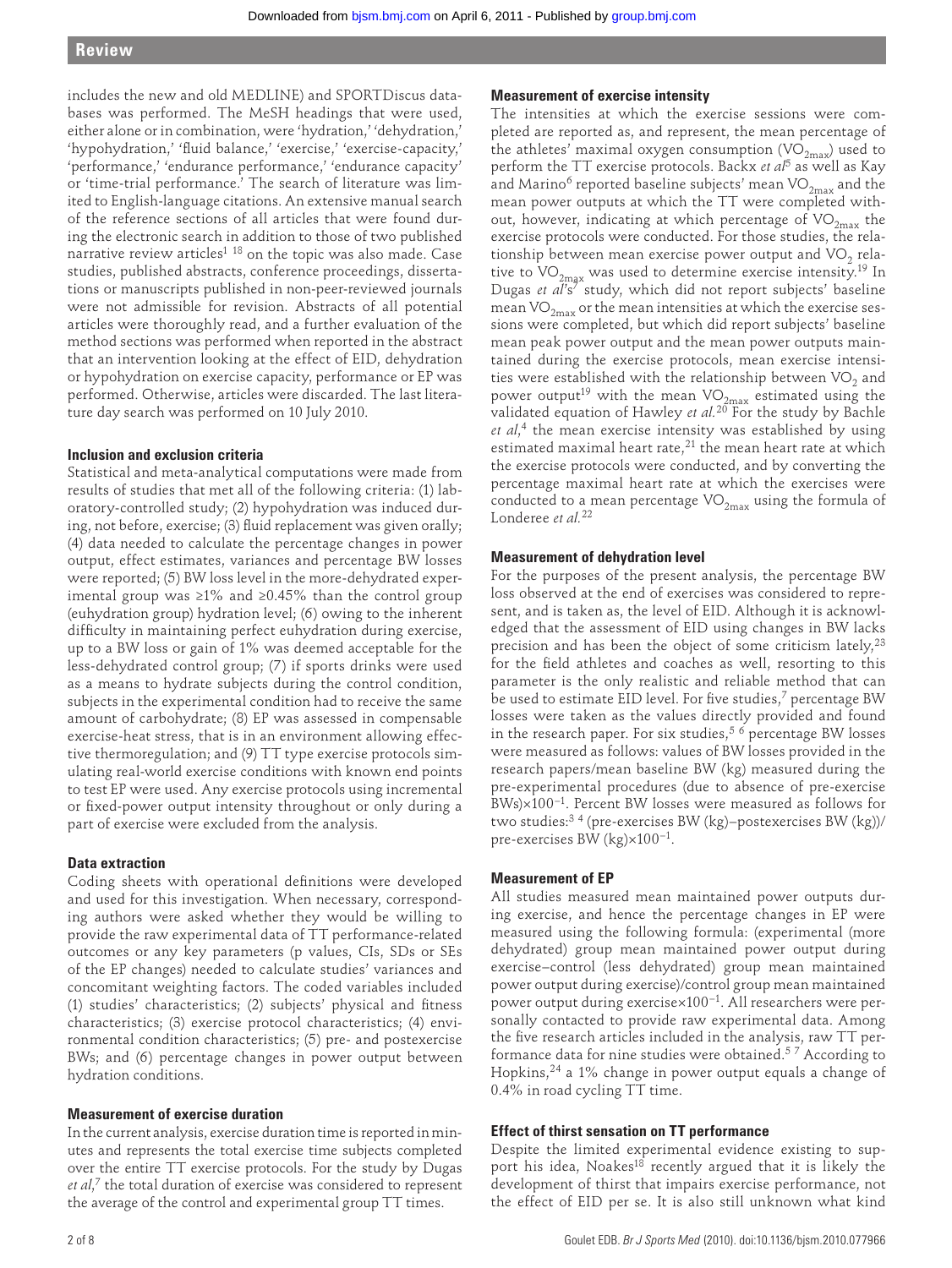of effect drinking above thirst could have on the performance of athletes exercising under real-world exercise conditions. Consequently, this meta-analysis also examined and tested the effect of drinking under or above thirst sensation on TT performances. Results from two research articles $^\mathrm{5.7}$  and eight individual studies allow for such comparisons.

# **STATISTICAL ANALYSES**

Statistical analyses were performed with SPSS version 12.0.0 (Chicago, Illinois), SPSS macros developed by Lipsey and Wilson<sup>25</sup> and with Comprehensive Meta-Analysis version 2.2.048 (Englewood, New Jersey). Unless otherwise noted, all data are reported as mean±SD, and statistical significance was set at p≤0.05. All included studies used a pre–post research protocol where subjects acted as their own control. In order to calculate the mean weighted effect summary, each study was assigned a weight consisting of the reciprocal of the total variance for the net percentage change in power output. 26 Variances were directly calculated from the reported ΔSEs or SDs of the net percentage changes in power output. Missing variances for net percentage changes in power output were calculated from individual and exact p values or, when not exactly reported, from p values equal to X, where X is any p value  $\leq 0.05$ .<sup>27</sup> For example, if a study reported a p value of  $\leq 0.05$ , the  $\alpha$  value for that study was considered representing and taken as  $p=0.05$ . When only  $p > 0.05$  was reported, individual variances for net percentage changes in power output were estimated with the following formula:<sup>28</sup>

 $(\sqrt{(SD (A)^2 + SD (B)^2}) - (2 \times R \times SD (A) \times SD (B)}) / \sqrt{N})^2$ 

where SD is the standard deviation, R is the correlation coefficient, A is the SD of control group, B is the SD of the experimental group, and N is the study's number of subjects. R was imputed<sup>27</sup> and taken as 0.61, which represents the average correlation coefficient computed from the raw experimental results of nine individual studies provided by two researchers. $57$  95% CIs were used to establish statistical significance. If the  $95\%$ CI included 0, it was therefore concluded that there was no statistically significant effect.

#### **Weighted mean effect summary**

The weighted mean effect summaries were computed using random-effects models. For research articles that included more than one effect estimate, each outcome was treated independently. However, for the overall effect of EID on TT performance only, a separate statistical analysis was performed with only one effect estimate and weighting factor per research article to determine whether it would change the overall outcome of the effect of EID on EP. This statistical procedure could not be performed for the overall effect of thirst sensation on EP owing to an insufficient number of research articles. The qualitative interpretation of the practical significance of the effect of EID on the percentage change in power output under real-world conditions was computed using the spreadsheet developed by Hopkins.<sup>29</sup> The smallest worthwhile percentage change in power output was determined for long-distance cyclists and set at 1.6%, based on an average typical variation in competition time of 1.3%. 30 The smallest worthwhile percentage change in power output was obtained by multiplying the variation in competition time by  $0.5$ ,  $31$  and then by transforming the threshold competition time to a threshold for cycling power output. 24 The smallest worthwhile percentage change in power output was calculated for cyclists only,

as all of the included studies solely used cycling TT exercise protocols.

# **Meta-regression and subgroup analyses**

In order to determine the influence of continuous or categorical variables on the percentage change in EP, method of moment random-effects meta-regression analyses or analysis–of–variance-like (analog to the ANOVA) procedures were performed using a priori identified variables.

#### **Evaluation of heterogeneity**

Between-study heterogeneity was assessed using the Cochran Q test, with  $p \le 0.01$  indicating significance,<sup>26</sup> and formally quantified by the  $I^2$  statistic, with values less than 25% indicating low, 25–50% indicating moderate and greater than 50% indicating high heterogeneity. 32

#### **Publication bias**

Potential publication bias was examined with a funnel plot visual inspection and statistically tested using the Begg test and the Egger test. 26

# **RESULTS**

#### **Search results**

After thoroughly evaluating and reading the titles and abstracts of potential eligible research articles, the databases as well as manual searches identified a total of 20 manuscripts $^{\rm 3-16}$   $^{\rm 33-38}$ that could potentially be included in, and suitable for, the present meta-analysis. Of these 20 research investigations, in the end a total of five met all of the inclusion criteria. $3-7$  The research article by Marino *et al*38 was excluded from the analysis, as the TT results are an exact duplicate of those found in Kay and Marino.<sup>6</sup> Among the included research manuscripts, two individual studies were performed in the research paper of Kay and Marino,<sup>6</sup> four in Backx *et al's*<sup>5</sup> paper, five in Dugas et al's<sup>7</sup> paper and one in each of the investigations of Bachle et al<sup>4</sup> and Robinson et al.<sup>3</sup> Thus, the research yielded a total of 13 completed individual studies. Hence, for the final analysis, 13 effect estimates were computed from a total of five research manuscripts. A concise description of the characteristics of protocols used by each of the included studies is presented in table 1.

#### **Characteristics of the included research investigations**

The 13 studies were published from four different peerreviewed journals. Three of these journals are indexed in PubMed. The publication dates ranged from 1995 to 2009, with one research investigation published in the 1990s,<sup>3</sup> and all the remainder between the years 2001 and 2009.<sup>4-7</sup> One research investigation was performed in the UK,<sup>5</sup> one in Australia,<sup>6</sup> two in South Africa $3\frac{7}{9}$  and one in the USA. $^4$  All studies were conducted from academic institutes.

#### **Description of subjects**

A total of 39 subjects were represented in the five research manuscripts included in the current analysis. The mean sample size of studies was 7.2±1.2 subjects (range 6–10 subjects). Men and women represented 82% and 18% of all subjects, respectively. The mean age, weight, height and relative  $\mathrm{VO}_{2\mathrm{max}}$ (N=12 studies) of subjects were 25±3 years, 73±4 kg, 178±4 cm and 68±10 ml/kg/min, respectively. None of the studies provided information about subjects' ethnicity.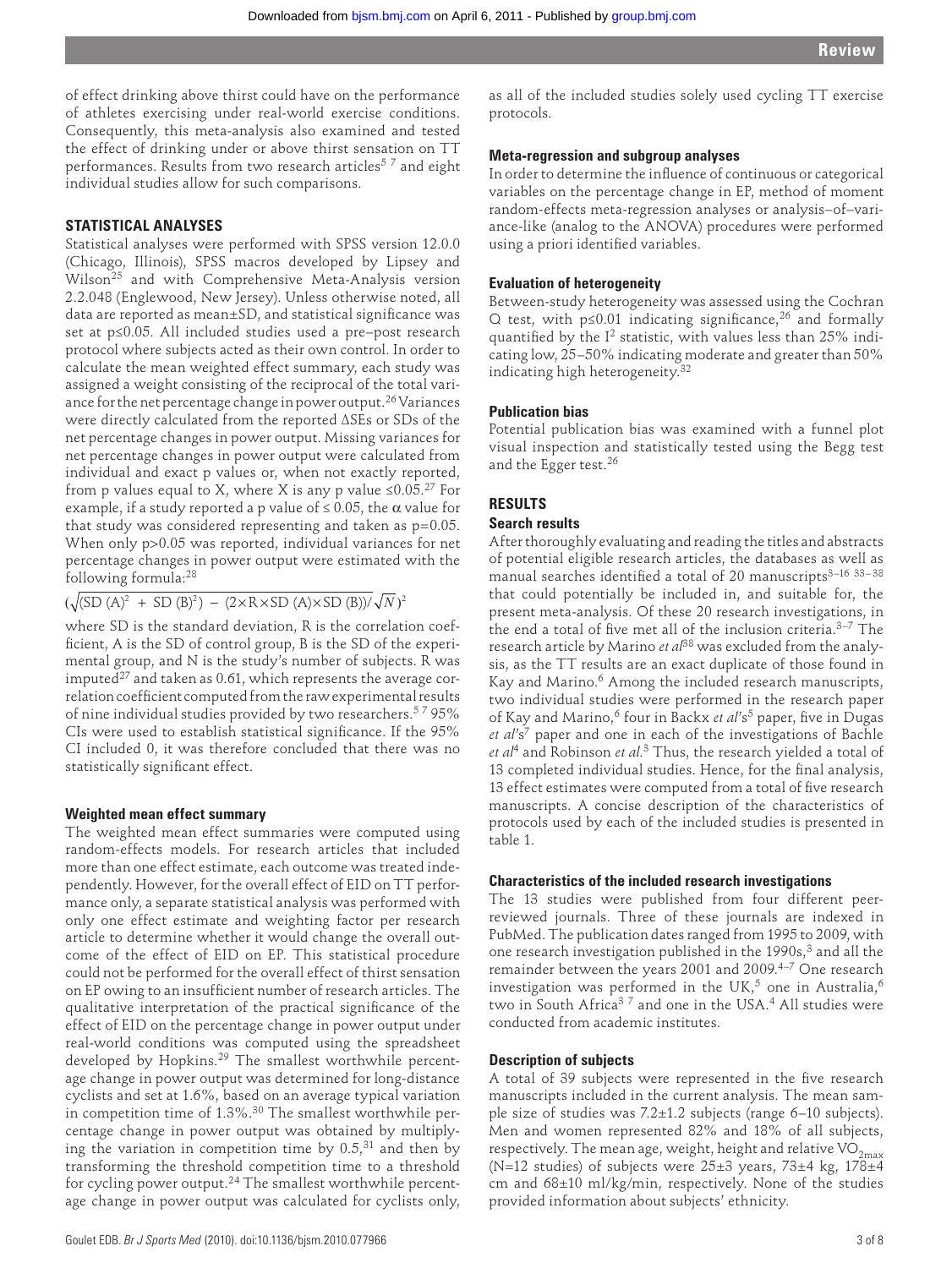#### **Review**

| <b>References</b><br>(alphabetical order) | No of subjects, gender and<br>age                                          | <b>Exercise protocol</b>                       | Ambient temperature (°C)                    | <b>Relative humidity level (%)</b> | End-of-exercise body-<br>weight loss/gain (%)                                                                                                                                                                                                                                                                                |
|-------------------------------------------|----------------------------------------------------------------------------|------------------------------------------------|---------------------------------------------|------------------------------------|------------------------------------------------------------------------------------------------------------------------------------------------------------------------------------------------------------------------------------------------------------------------------------------------------------------------------|
| Bachle et al <sup>4</sup>                 | 10 recreationally trained<br>subjects, 4 men, 6 women,<br>$29 \pm 6$ years | 1 h self-paced laboratory-<br>based cycling TT | 21                                          | 72                                 | Experimental group: -1.0<br>Control group: $+0.8$                                                                                                                                                                                                                                                                            |
| Backx et al <sup>5</sup>                  | 8 trained cyclists, 8 men,<br>0 woman, $29 \pm 7$ years                    | 1 h self-paced laboratory-<br>based cycling TT | 20                                          | 70                                 | Backx et al (2003a*)<br>LF trial: $-1.7$<br>FAM trial: -0.9<br>Backx et al (2003b)<br>MF trial: $-1.3$<br>HF trial: $-0.7$<br>Backx et al (2003c)<br>LF trial: $-1.7$<br>HF trial: $-0.7$<br>Backx et al (2003d)<br>MF trial: $-1.34$<br>FAM trial: $-0.88$                                                                  |
| Dugas et al <sup>7</sup>                  | 6 highly trained cyclists,<br>6 men, 0 woman; $23 \pm 4$ years             | 80 km long cycling TT                          | 33                                          | 50                                 | Dugas et al (2009a)<br>0 trial: $-4.3$<br>100 trial: $-0.5$<br>Dugas et al (2008b)<br>33 trial: -2.9<br>100 trial: $-0.5$<br>Dugas et al (2008c)<br>Ad Lib trial: -2.1<br>100 trial: $-0.5$<br>Dugas et al (2008d)<br>66 trial: $-1.9$<br>100 trial: $-0.5$<br>Dugas et al (2008e)<br>WET trial: $-3.9$<br>100 trial: $-0.5$ |
| Kay and Marino <sup>6</sup>               | 7 healthy cyclists, 6 men,<br>1 woman, $21 \pm 3$ years                    | 1 h self-paced laboratory-<br>based cycling TT | Moderate F vs NF:19.8:<br>Warm F vs NF:33.2 | All trials: 63                     | Marino et al (2003a)<br>Warm NF trial: -2.2<br>Warm F trial: 0<br>Marino et al (2003b)<br>Moderate NF trial: -1.8<br>Moderate F trial: 0                                                                                                                                                                                     |
| Robinson et $a^{3}$                       | 8 endurance-trained subjects,<br>8 men, 0 woman, $26 \pm 4$ years          | 1 h self-paced laboratory-<br>based cycling TT | 20                                          | 60                                 | Experimental group: -2.3<br>Control group: -0.9                                                                                                                                                                                                                                                                              |

|  |  | Table 1 Summary of protocols' characteristics that evaluated the effectiveness of exercise-induced dehydration on TT performances |  |  |  |  |
|--|--|-----------------------------------------------------------------------------------------------------------------------------------|--|--|--|--|
|--|--|-----------------------------------------------------------------------------------------------------------------------------------|--|--|--|--|

0, no fluid; 33, 33% fluid replacement; 66, 66% fluid replacement; 100, 100% fluid replacement; Ad Lib, ad libitum drinking; F, fluid; FAM, familiarisation; HF, high fluid; LF, low fluid; MF, medium fluid; NF, no fluid; TT, time trial; WET, mouth rinsing only;\* letters match those found in the Forest plot.

#### **Exercise modes**

All studies used cycling TTs.

#### **TT protocol characteristics**

Dugas *et al*<sup>7</sup> used an 80 km TT, whereas the remaining studies $3-6$  used a TT protocol where subjects had to cover the greatest possible distance in 60 min.

#### **Environmental conditions and exercise intensity**

The mean ambient temperature, relative humidity, exercise intensity and duration of the exercise trials were 26.0±6.7°C (range 19.8–33.2°C), 61±9% (range 50–72%), 68±14% of  $\rm VO_{2max}$  (range 52–85% of  $\rm VO_{2max}$ ) and 86±34 min (range 60–128 min), respectively.

#### **Dehydration level**

The mean experimental group's BW loss at the end of exercise was 2.18±1.0% (range 1.00–4.30%), whereas that of the control group was  $0.44 \pm 0.48\%$  (range  $-0.92 - 0.82\%$ ), for a mean difference in hydration level between research conditions of 1.74±1.01% (95% CI 1.12% to 2.35%). Seven studies were completed with a BW loss <2%, whereas six were terminated with a BW loss of ≥2%.

#### **EP and EID**

## Weighted mean effect with CIs and practical importance of the effect estimate

Figure 1 presents the percentage changes in power output of all studies included in the present meta-analysis along with the 95% CIs and the practical importance of the weighted mean effect summary. Using a random-effects model, results from across all studies indicated that EID increases power output by a mean of 0.06±2.72% (95% CI –1.42% to 1.54%, N=13), compared with an exercise situation where euhydration is attempted to be maintained. Considering that the smallest deleterious change in power output that matters to the EP of competitive long-distance cyclists would be one of 1.6%, the result from the current forest plot indicates that 95% of the time the positive effect of an end-of-exercise dehydration level of 2.2% BW (mean percentage BW loss of all 13 studies included in the forest plot) should produce a trivial change on the performance of long-distance cyclists in field conditions. When using one mean effect estimate per research article, the increase in EP with EID reached 1.42±2.45% (95% CI –0.73% to 3.57%, N=5), which was not significantly different from when all 13 effect estimates were combined and used to produce a weighted summary effect  $(p=0.36)$ .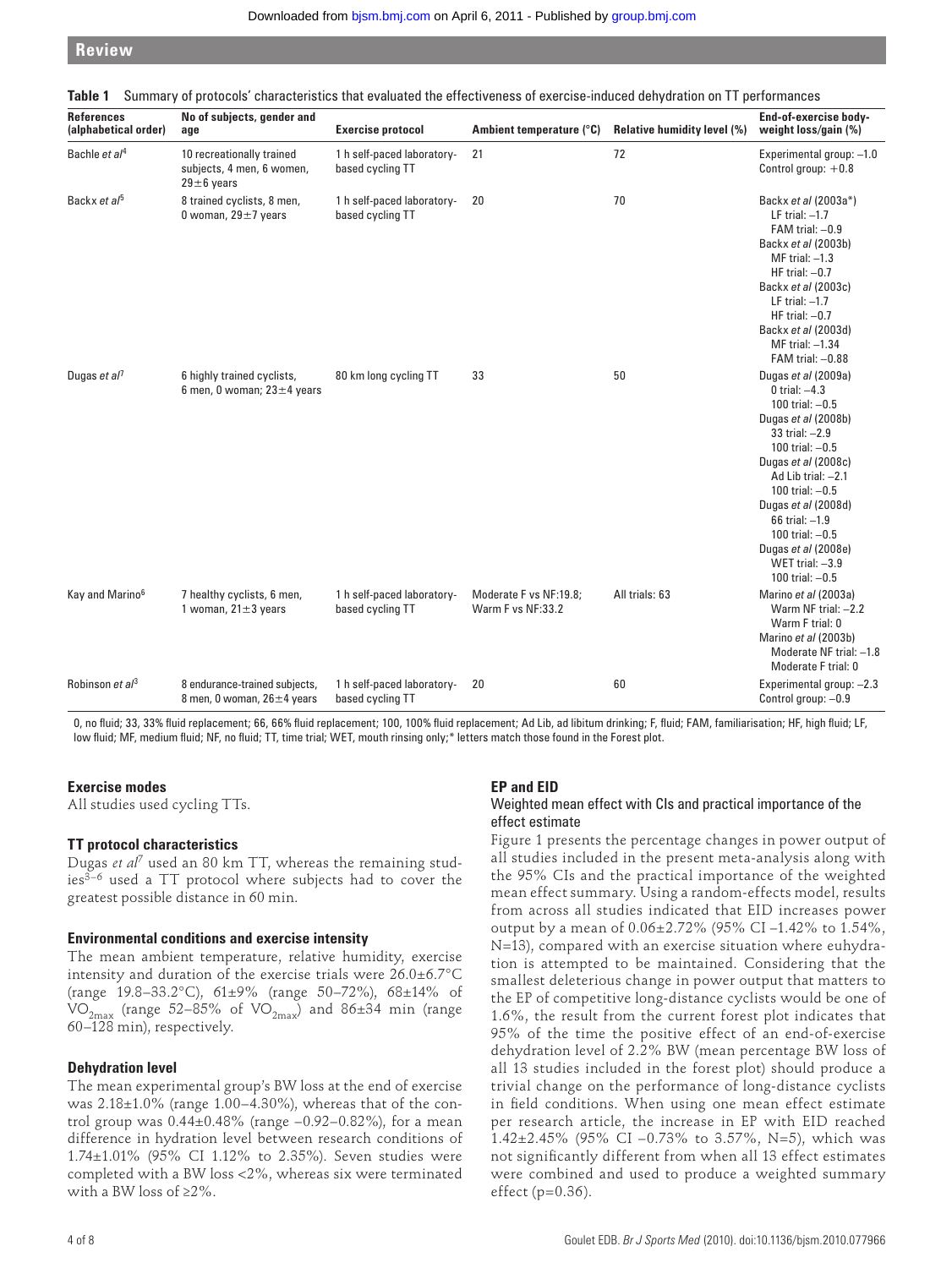

**Figure 1** Forest plot of the percentage changes in power output with exercise-induced dehydration observed in each study along with the qualitative interpretation of the importance of the overall effect on time-trial performance. An open lozenge (◊) represents the mean weighted effect estimate. The black line represents the minimal decline in power output required to affect long-distance cycling performance negatively in a practical and meaningful way. A random-effect model was used. Results are means±95% CIs. Letters in parentheses match those found in Table 1.

#### EP and thirst sensation

Drinking according to the command of thirst was associated with an increase in power output compared with a rate of drinking below  $(+5.2\pm4.6\%, p=0.01, \text{range of power output gain: } 0.03-$ 12.79%, N=5) and above  $(+2.4 \pm 5.0\% , p=0.40;$  range of power output gain: 0.94–4.58%, N=3) thirst sensation. The magnitude of the changes in EP between the rate of drinking below and above thirst sensation was not statistically significant ( $p = 0.43$ ). The end-of-exercise BW loss was 1.65±0.63%, 2.81±1.32% and 1.03±0.76% for ad libitum drinking, drinking below thirst sensation and drinking above thirst sensation, respectively. The probability that drinking to the dictate of thirst confers a real and meaningful practical advantage on TT performances under field conditions compared with drinking below and above thirst sensation is of the order of 98% and 62%, respectively.

#### Meta-regression analyses

#### *Association between power output and EID*

Figure 2 presents the relationship between the percentage changes in power output and the percentage changes in BW loss from euhydration to EID observed at the end of exercise across all included studies. The result of the weighted random effect meta-regression was non-significant ( $r=0.27$ ,  $p=0.36$ ,  $N=13$ ). The regression equation remained non-significant when the percentage changes in power output were correlated with the end-of-exercise percentage BW losses (r=0.22, p=0.45, N=13).

# *Association between power output and exercise protocol characteristics and environmental conditions*

Exercise intensity ( $r=0.64$ ,  $p=0.01$ , N=13) (figure 3) and duration  $(r=0.51, p=0.05, N=13)$  (figure 4) correlated with the EID-associated percentage changes in power output, whereas relative humidity did not (r=0.16, p=0.60, N=13) (figure 5). Likely because of a lack of statistical power, there was only a tendency for ambient temperature to be associated with the EID-associated percentage changes in power output (r=0.48,  $p=0.07$ , N=13) (figure 6). The relationship between the percentage changes in power output and exercise duration (p=0.01) and



 **Figure 2** Correlation between percentage changes in body-weight loss and percentage changes in power output.



 **Figure 3** Correlation between exercise intensity and percentage changes in power output.

intensity (p=0.004) still persisted after adjusting for the effect of EID and that between the percentage changes in power output and ambient temperature became significant ( $p=0.02$ ).

#### Subgroup analyses

 *Impact of studies with end- of- exercise BW losses* ≤ *2% or* > *2% on EP*  Results of the random-effects analog to the ANOVA indicated that there is no-significant difference in the percentage change in power output between studies with an end-of-exercise total BW loss <  $2\%$  or  $\geq 2\%$  (p=0.70). In the former group of studies, power output fell with EID by 0.14±2.43% (95% CI –1.93% to 1.65%, mean ΔEID between hydration conditions of  $1.11\pm0.57\%$ ), whereas in the latter group it increased by 0.51±3.65% (95% CI –2.41% to 3.44%, mean ΔEID between hydration conditions of 2.46±0.97%).

 *Impact of exercise protocol characteristics and environmental conditions on EP*  In studies where the ambient temperature was <30 $^{\circ}$ C,  $^{3-6}$ the change in EP with EID was not significantly different from that where the ambient temperature was  $\geq 30^{\circ}C^{6-7}$ (0.49±1.75%, 95% CI –0.80% to 1.80% (mean ΔEID between hydration conditions of  $1.11\pm0.56\%$  vs  $-3.65\pm5.33\%$ , 95% CI –7.93% to 0.62% (mean ΔEID between hydration conditions of 2.50±1.00%), p=0.07). In studies with a duration of 60 min, $3-6$  the change in EP with EID was significantly different from that where the exercise duration exceeded 60 min<sup>7</sup> (0.48±1.75%, 95% CI –0.75% to 1.72% (mean ΔEID between hydration conditions of 1.25±0.65%) vs –4.20±5.20%, 95% CI –8.76% to 0.37% (mean ΔEID between hydration conditions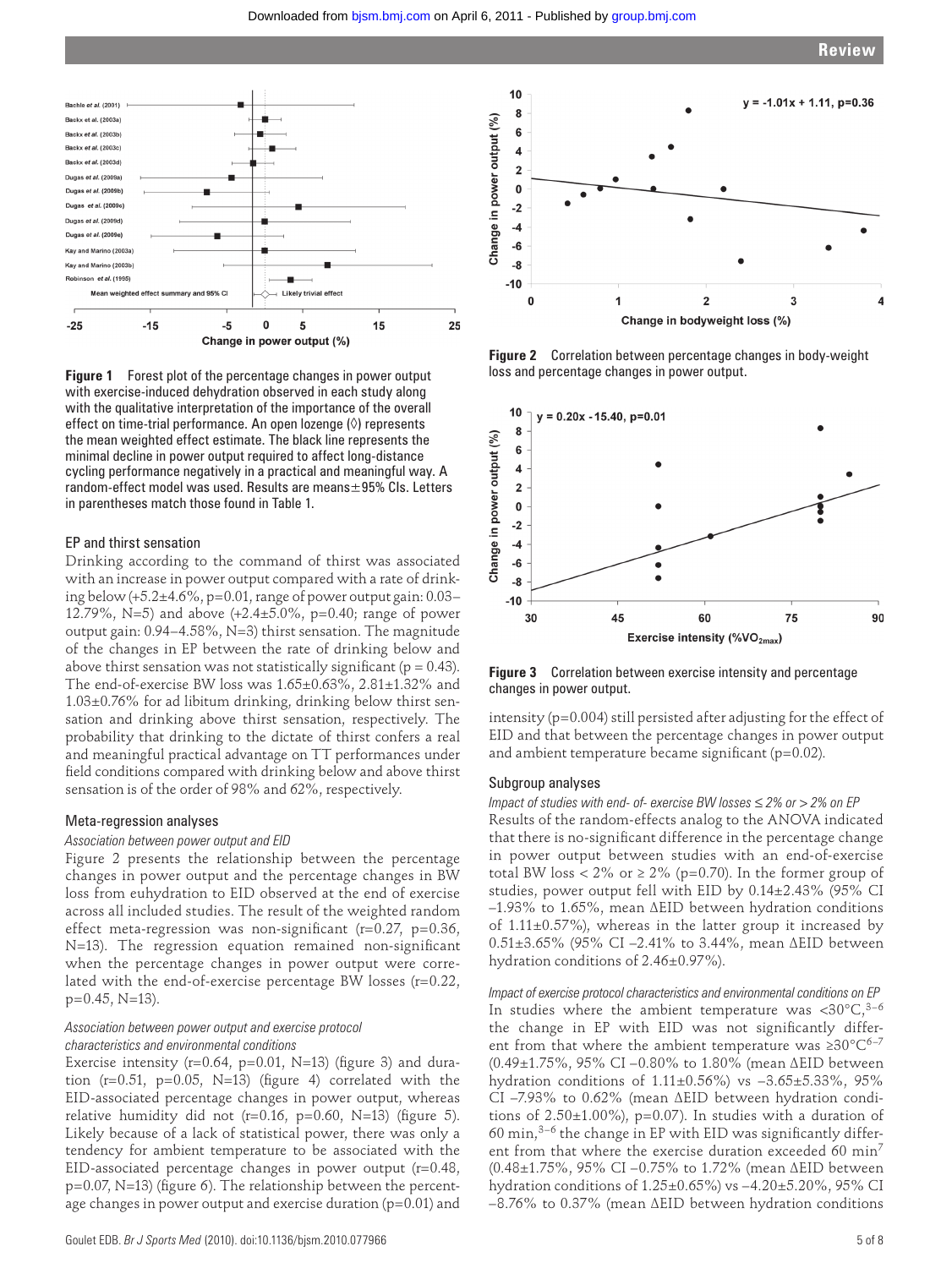



 **Figure 4** Correlation between exercise duration and percentage changes in power output.



 **Figure 5** Correlation between relative humidity and percentage changes in power output.

of  $2.52\pm1.06\%$ , p=0.05). In studies<sup>[4-7]</sup> where a mean exercise intensity <80% was maintained during exercise, the change in power output with EID was significantly different than that where an exercise intensity ≥80  $^{\left[3\,5\text{-}6\right]}$  was maintained (-4.11 ± 5.43%, 95% CI: -8.47 to 0.24% (mean Δ EID between hydration conditions of 2.40  $\pm$  1.00%) vs. 0.50  $\pm$  1.64%, 95% CI: -0.71 to 1.71%, (mean Δ EID between hydration conditions of  $1.17 \pm 0.65\%$ , P = 0.045).

#### **Sensitivity analysis**

A sensitivity analysis demonstrated that the overall weighted mean effect summary and its statistical significance were consistent across studies and did not depend on any single effect estimate.

#### **Heterogeneity**

No significant heterogeneity was observed across studies ( $Q=14.94$ , p=0.25), with an I<sup>2</sup> value of 20%, suggesting that the magnitude of heterogeneity was low.

#### **Publication bias**

Visual inspection of the funnel plot suggests no publication bias (figure 7). In support of this observation, formal statistical tests for publication bias that include the rank-correlation test of Begg and Mazumbar ( $\tau$ =0.064, p=0.38) and the test of Egger (intercept: –0.38 (95% CI –1.57 to 0.80, p=0.24)) were not significant.



 **Figure 6** Correlation between ambient temperature and percentage changes in power output.



 **Figure 7** Funnel plot of the relationship between percentage changes in power output and precision of the effect estimates (1/SE). The black line represents the mean weighted summary effect.

#### **DISCUSSION**

This is the first ever meta-analysis to be conducted evaluating the effect of EID-associated BW loss upon TT exercise performances. Although the exercise protocols used by all research articles included in the current meta-analysis were performed under controlled laboratory settings, it remains that their findings are those that best reflect and come closest to the performances that can be achieved by athletes during real-world, out-of-door exercise conditions. The external and ecological validity of selfpaced exercise protocols with known termination points is high, and consequently, their findings can be confidently transferred and applied to field athletes. The results of the present metaanalysis are in sharp contradiction with the message that has been conveyed by the scientific literature for quite a long time<sup>12</sup> and indicate that, under real-world exercise conditions, EID does not alter EP in a statistical as well as a practical manner in trained cyclists, compared with the maintenance of euhydration.

The result of the weighted mean effect summary indicates that, compared with euhydration, the effect of EID under TT exercise conditions is to improve, albeit in a non-statistical fashion, rather than decrease EP. More exactly, using a random-effects model, a mean BW loss of 2.2% was found to increase power output by a mean of 0.06%, compared with an exercise situation where attempts were made to maintain euhydration. Importantly, however, it should be noted that 95% of the time, the magnitude of the 'positive' effect of EID upon time TT performance should, under real-world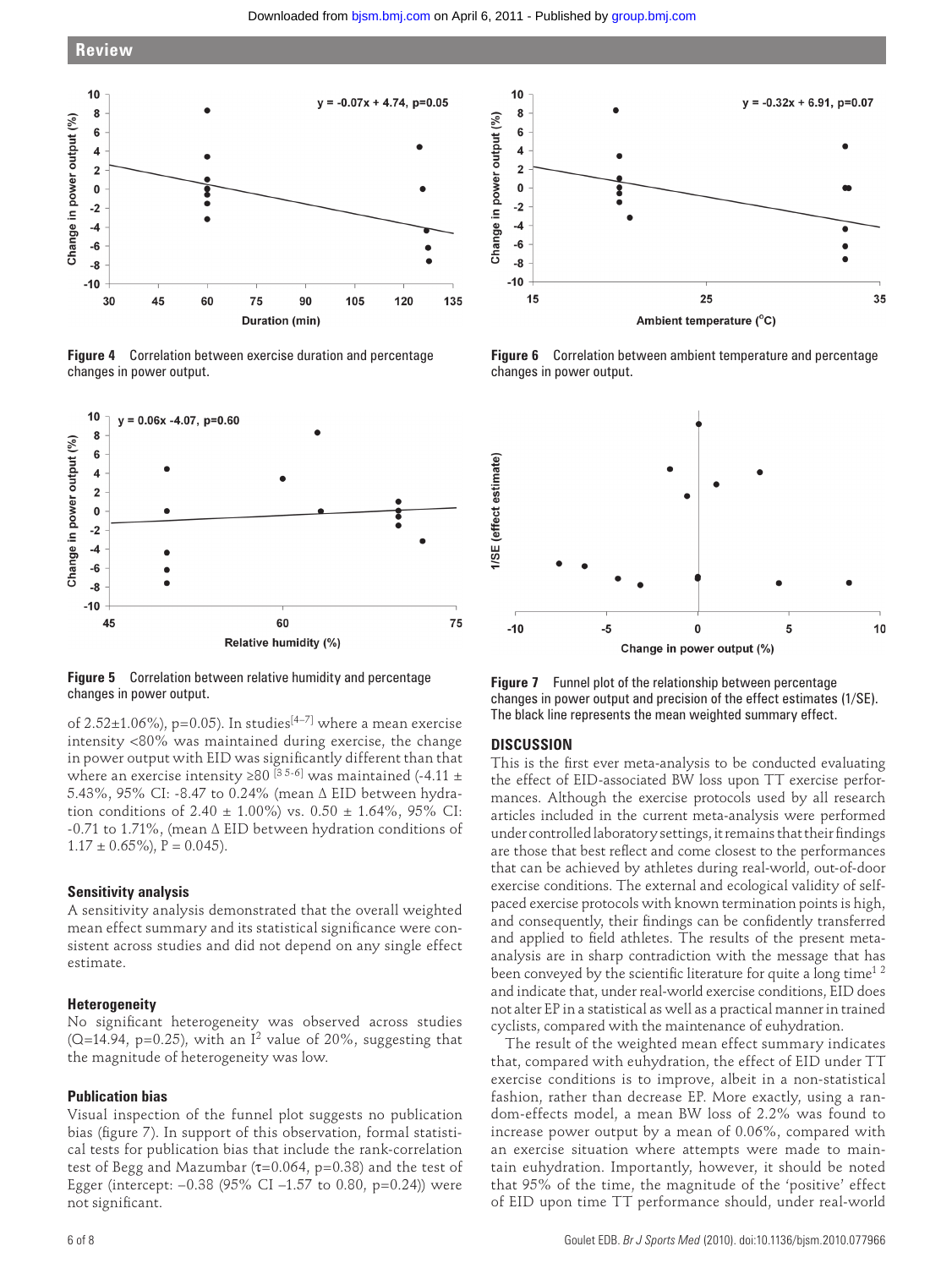#### **What is already known on the topic**

Current fluid-replacement intake quidelines are based on results deriving from studies using both realistic (self-paced exercise) and unrealistic (fixed-power output or incremental tests to exhaustion) exercise conditions and indicate that an EIDassociated BW loss of ≥2% impairs EP.

# **What this study adds**

- $\triangleright$  Based on the results of studies that used self-paced exercise protocols to test the effect of EID upon EP, findings from the present meta-analysis demonstrate that EID (up to 4% BW loss) does not alter EP under real-world exercise conditions, compared with the maintenance of euhydration.
- Relying on thirst sensation to gauge the need for fluid replacement will maximise EP.
- Future studies looking at the relationship between EID and EP must use TT type exercises and a control group drinking according to the dictate of thirst.
- Fluid-intake guidelines will have to be modified to account for the present findings.

conditions, produce only a trivial change on the performance of long-distance cyclists. In other words, under real-world exercise conditions, these results indicate that EID should produce no practical gain or loss in EP. The present results therefore refute the idea that athletes' EP will start declining from an EID-associated BW loss of ≥2% under self-paced, outof-door exercise conditions.

This meta-analysis is the first to test the theory and show that following thirst sensation as a means to gauge one's need for fluid replacement during real-world, out-of-door exercise conditions maximises TT exercise performance. More exactly, from a statistical point of view, it was shown that drinking to the dictate of thirst significantly improves TT performance compared with a rate of drinking below thirst sensation and, from a practical point of view, that drinking sufficiently to satisfy thirst will provide a real and meaningful performance advantage 98% and 62% of the time compared with a rate of drinking below and above thirst sensation, respectively. Some may argue that it is the greater loss of BW, and not necessarily the greater thirst sensation, associated with drinking below thirst sensation that could explain why TT performance was lower with a rate of drinking below thirst sensation than when the rate of drinking followed thirst sensation. However, because this meta-analysis showed that an EID level of 2.2% BW was not associated with a decrease in TT performance compared with euhydration, it is reasonable to believe that the effect of EID per se was not responsible for the performance advantage conferred by ad libitum drinking over drinking below thirst sensation. Altogether, the findings of this metaanalysis support the theory first developed by Noakes<sup>18</sup> suggesting that it is not the effect of EID per se that is responsible for the decrement in EP, but rather the fact of not drinking to the satisfaction of thirst, and contradict and abolish the old and much-believed dogma stating that during prolonged exercise it is of capital importance to drink ahead of thirst, otherwise it is already too late, and EP has already started to decrease.

In the present meta-analysis, the EID-associated percentage changes in power output were significantly associated with exercise intensity and duration, and tended to be related to ambient temperature. However, they were not related to the percentage changes in BW loss. Moreover, it was shown that exercise intensity and duration as well as ambient temperature all have an effect on EP that is over and above that of EID. These results therefore indicate that under self-paced exercise simulating real-world out-of-door conditions, environmentaland exercise-related characteristics have significantly more influence on EP than EID.

# **CONCLUSIONS**

The actual fluid-replacement intake guidelines made for and followed by endurance athletes are based on results that derive from studies using both realistic (self-paced exercise) and unrealistic (fixed-power output or incremental tests to exhaustion) exercise protocols. Based on results from studies that use selfpaced exercise protocols to test the effect of EID upon EP, findings from the present meta-analysis demonstrate that EID (of up to 4% BW loss) does not alter EP under real-world exercise conditions, compared with euhydration. Moreover, this metaanalysis showed for the first time that drinking according to the dictate of thirst will maximise EP. Very importantly, in all future studies looking at the relationship between EID and EP, the control group should drink according to the command of thirst. In fact, not including such a group could result in a study providing invalid results, as the drinking patterns usually used in hydration studies, that is, full fluid replacement versus no fluid replacement, are potentially those providing the worst outcomes on EP. Until studies looking at the effect of EID under field conditions are conducted, the results of the current meta-analysis therefore represent the best available evidence yet of the effect of EID during out-of-door exercise conditions.

**Competing interests** The author reports no conflict of interest with any organisations.

**Provenance and peer review** Not commissioned; externally peer reviewed.

#### **REFERENCES**

- **Cheuvront SN,** Carter R, 3rd, Sawka MN. Fluid balance and endurance exercise performance. Curr Sports Med Rep 2003;2:202-8.
- 2. **Sawka MN,** Burke LM, Eichner ER, *et al.* American College of Sports Medicine. American College of Sports Medicine position stand. Exercise and fluid replacement. *Med Sci Sports Exerc* 2007 ; **39** : 377 – 90 .
- 3. **Robinson TA,** Hawley JA, Palmer GS, *et al.* Water ingestion does not improve 1-h cycling performance in moderate ambient temperatures. *Eur J Appl Physiol Occup Physiol* 1995 ; **71** : 153 – 60 .
- 4. **Bachle L,** Eckerson J, Albertson L, *et al.* The effect of fluid replacement on endurance performance. *J Strength Cond Res* 2001;15:217-24
- **Backx K,** van Someren KA, Palmer GS. One hour cycling performance is not affected by ingested fluid volume. *Int J Sport Nutr Exerc Metab* 2003 ; **13** : 333 – 42 .
- 6. **Kay D,** Marino EF. Failure of fluid ingestion to improve self-paced exercise performance in moderate-to-warm humid environments. *J Therm Biol* 2003 ; **28** : 29 – 34 .
- **Dugas JP,** Oosthuizen U, Tucker R, et al. Rates of fluid ingestion alter pacing but not thermoregulatory responses during prolonged exercise in hot and humid conditions with appropriate convective cooling. *Eur J Appl Physiol* 2009 ; **105** : 69 – 80 .
- 8. **Maughan RJ,** Fenn CE, Leiper JB. Effects of fluid, electrolyte and substrate ingestion on endurance capacity. *Eur J Appl Physiol Occup Physiol* 1989;58:481-6.
- 9. **Fallowfield JL,** Williams C, Booth J, et al. Effect of water ingestion on endurance capacity during prolonged running. *J Sports Sci* 1996 ; **14** : 497 – 502 .
- 10. **Maughan RJ,** Bethell LR, Leiper JB. Effects of ingested fluids on exercise capacity and on cardiovascular and metabolic responses to prolonged exercise in man. *Exp Physiol* 1996 ; **81** : 847 – 59 .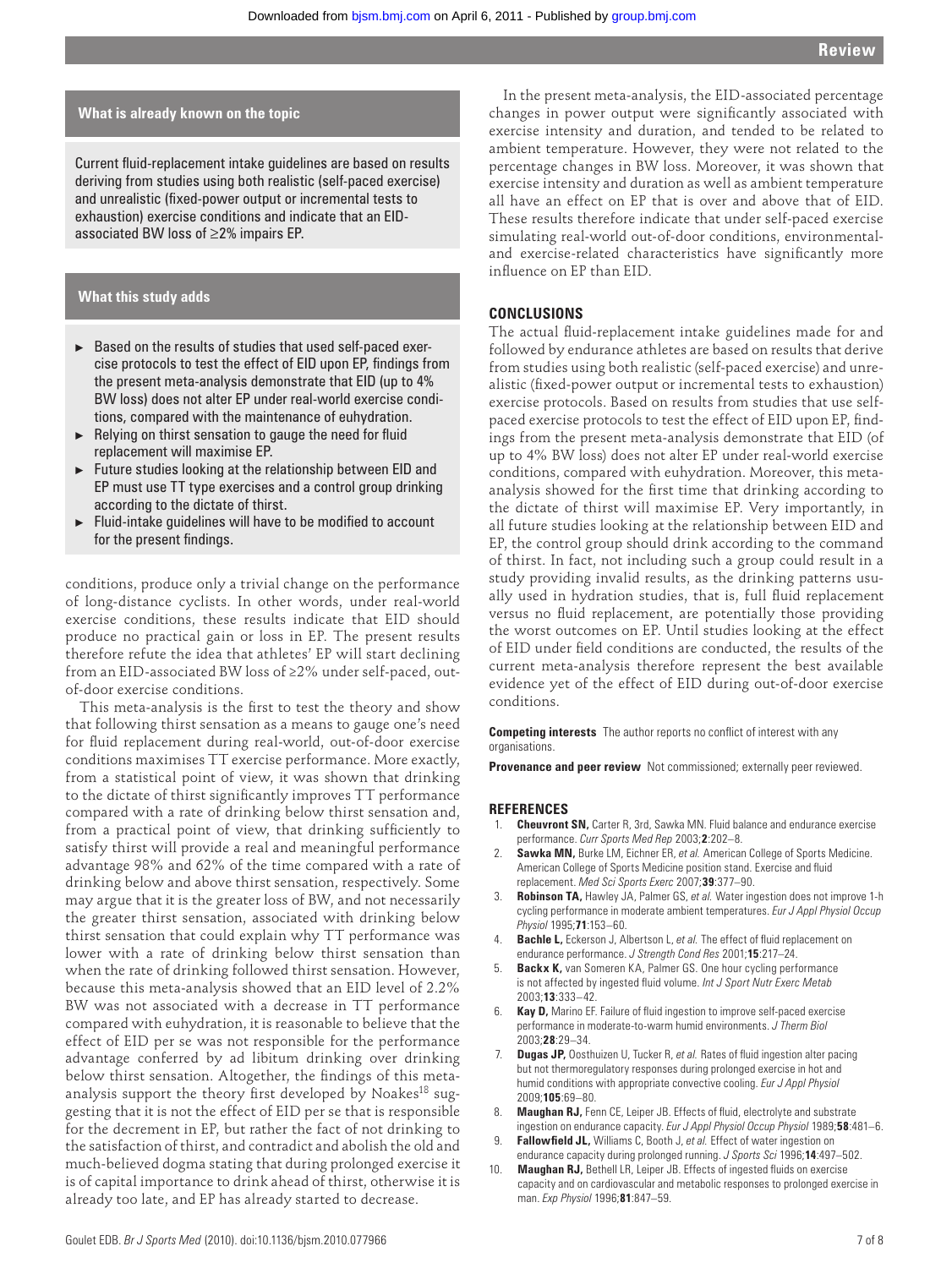- 11. McConell GK, Burge CM, Skinner SL, et al. Influence of ingested fluid volume on physiological responses during prolonged exercise. *Acta Physiol Scand* 1997 ; **160** : 149 – 56 .
- 12. **Walsh RM,** Noakes TD, Hawley JA, *et al.* Impaired high-intensity cycling performance time at low levels of dehydration. *Int J Sports Med* 1994 ; **15** : 392 – 8 .
- 13. **Ebert TR,** Martin DT, Bullock N, et al. Influence of hydration status on thermoregulation and cycling hill climbing. Med Sci Sports Exerc 2007;39:323-9.
- 14. **Edwards AM,** Mann ME, Marfell-Jones MJ, et al. Influence of moderate dehydration on soccer performance: physiological responses to 45 min of outdoor match-play and the immediate subsequent performance of sport-specific and mental concentration tests. *Br J Sports Med* 2007;41:385-91.
- 15. **Van Schuylenbergh R,** Vanden Eynde B, Hespel P. Effect of exercise-induced dehydration on lactate parameters during incremental exercise. *Int J Sports Med* 2005 ; **26** : 854 – 8 .
- 16. **Below PR,** Mora-Rodríguez R, González-Alonso J, *et al.* Fluid and carbohydrate ingestion independently improve performance during 1 h of intense exercise. *Med Sci Sports Exerc* 1995 ; **27** : 200 – 10 .
- 17. **Mündel T.** To drink or not to drink? Explaining 'contradictory findings' in fluid replacement and exercise performance: evidence from a more valid model for real-life competition. *Br J Sports Med* Published Online First: 20 October 2009 doi:10.1136/bjsm.2009.063024.
- 18. **Sawka MN,** Noakes TD. Does dehydration impair exercise performance? *Med Sci Sports Exerc* 2007 ; **39** : 1209 – 17 .
- 19. **Zoladz JA,** Szkutnik Z, Majerczak J, *et al.* Non-linear relationship between oxygen uptake and power output in the Astrand nomogram-old data revisited. *J Physiol Pharmacol* 2007 ; **58** : 265 – 73 .
- 20. **Hawley JA,** Noakes TD. Peak power output predicts maximal oxygen uptake and performance time in trained cyclists. *Eur J Appl Physiol Occup Physiol* 1992 ; **65** : 79 – 83 .
- 21. **Tanaka H,** Monahan KD, Seals DR. Age-predicted maximal heart rate revisited. *J Am Coll Cardiol* 2001 ; **37** : 153 – 6 .
- 22. **Londeree BR,** Thomas TR, Ziogas G, *et al.* %VO2max versus %HRmax regressions for six modes of exercise. *Med Sci Sports Exerc* 1995 ; **27** : 458 – 61 .
- 23. **Maughan RJ,** Shirreffs SM, Leiper JB. Errors in the estimation of hydration status from changes in body mass. *J Sports Sci* 2007;25:797-804
- 24. **Hopkins WG.** How to interpret changes in an athletic performance test. *Sportscience.* 2004 ; **8** : 1 – 7 .
- 25. **Lipsey MW,** Wilson DB. *Practical Meta-Analysis*. Sage Publications 2000:1-247.
- 26. **Borenstein M,** Hedges LV, Higgins JPT, *et al.* Introduction to meta-analysis. *Wiley* 2009;1-421.
- 27. **Follmann D,** Elliott P, Suh I, *et al.* Variance imputation for overviews of clinical trials with continuous response. *J Clin Epidemiol* 1992;45:769-73.
- 28. **Higgins JPT,** Green S,. eds. *Cochrane Handbook for Systematic Reviews of Interventions* . *Version 5.0.2* (updated September 2009). The Cochrane Collaboration. 2009;1-649.
- 29. **Hopkins WG**. Calculating likely (confidence) limits and likelihoods for true values (Excel spreadsheet). A New View of Statistics, 2002. http://www.sportsci.org/ resource/stats/xcl.xls (accessed June 2010).
- 30. **Paton C,** Hopkins W. Variation in performance of elite cyclists from race to race. *Eur J Sport Sci* 2006 ; **6** : 25 – 31 .
- 31. **Hopkins WG,** Hawley JA, Burke LM. Design and analysis of research on sport performance enhancement. *Med Sci Sports Exerc* 1999 ; **31** : 472 – 85 .
- 32. **Higgins JP,** Thompson SG. Quantifying heterogeneity in a meta-analysis. *Stat Med* 2002 ; **21** : 1539 – 58 .
- 33. **Barr SI,** Costill DL, Fink WJ. Fluid replacement during prolonged exercise: effects of water, saline, or no fluid. Med Sci Sports Exerc 1991;23:811-7.
- 34. **Mudambo KS,** Leese GP, Rennie MJ. Dehydration in soldiers during walking/ running exercise in the heat and the effects of fluid ingestion during and after exercise. *Eur J Appl Physiol Occup Physiol* 1997;76:517-24.
- 35. McConell GK, Stephens TJ, Canny BJ. Fluid ingestion does not influence intense 1-h exercise performance in a mild environment. *Med Sci Sports Exerc* 1999 ; **31** : 386 – 92 .
- 36. **Daries HN**, Noakes TD, Dennis SC, Effect of fluid intake volume on 2-h running performances in a 25 degrees C environment. *Med Sci Sports Exerc* 2000 ; **32** : 1783 – 9 .
- 37. **Fritzsche RG,** Switzer TW, Hodgkinson BJ, *et al.* Water and carbohydrate ingestion during prolonged exercise increase maximal neuromuscular power. *J Appl Physiol* 2000 ; **88** : 730 – 7 .
- 38. **Marino FE,** Cannon J, Kay D. Neuromuscular responses to hydration in moderate to warm ambient conditions during self-paced high-intensity exercise. *Br J Sports Med* 2010:44:961-7.